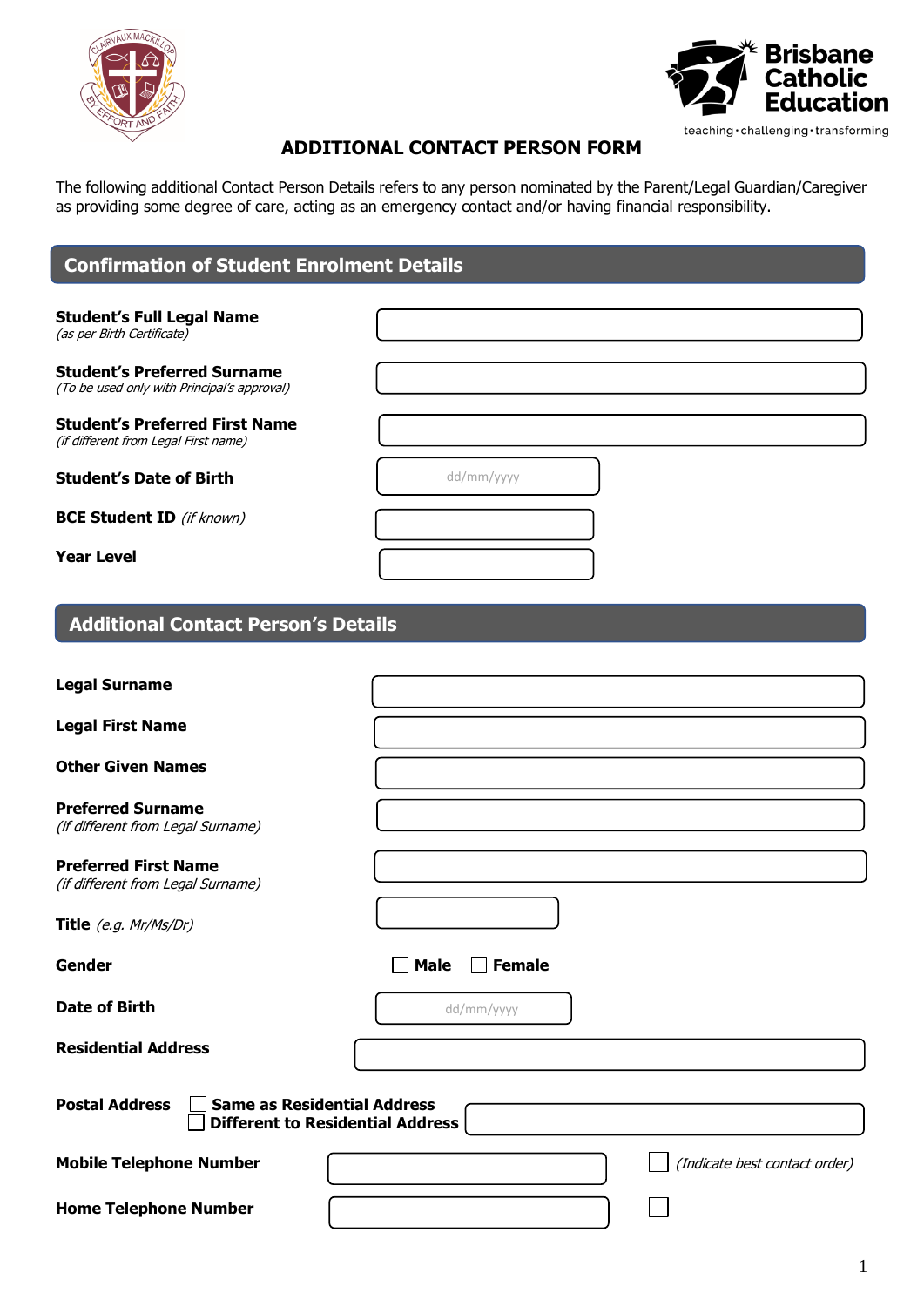| <b>Work Telephone Number</b>                                                                                                                                                              |                                                                                                                                                       |                                                                                                                                                                                                           |
|-------------------------------------------------------------------------------------------------------------------------------------------------------------------------------------------|-------------------------------------------------------------------------------------------------------------------------------------------------------|-----------------------------------------------------------------------------------------------------------------------------------------------------------------------------------------------------------|
| <b>Email Address</b>                                                                                                                                                                      |                                                                                                                                                       |                                                                                                                                                                                                           |
|                                                                                                                                                                                           | What is the relationship of this person to the student? (Tick one only)                                                                               |                                                                                                                                                                                                           |
| Mother<br>Father<br>Step Mother<br>Step Father<br><b>Foster Mother</b><br><b>Foster Father</b><br>Grandmother<br>Grandfather<br>Home Stay Parent<br>Home Stay Sister<br>Home Stay Brother | Aunt<br>Uncle<br><b>Niece</b><br><b>Nephew</b><br>Cousin<br>Friend<br>Doctor<br>Sister<br><b>Brother</b><br><b>Half Sister</b><br><b>Half Brother</b> | <b>Step Sister</b><br>Step Brother<br><b>Foster Sister</b><br><b>Foster Brother</b><br>Dentist<br>Legal Guardian<br>Care Provider<br>Counsellor/Social Worker<br>Agent<br>Registered Exhange Organisation |

## **Does this person perform any of the following roles in regard to the student?**

#### **Emergency Contact**

| Nes (indicate the priority in which this person is to be contacted e.g. 1st, 2nd, 3rd, 4th) |
|---------------------------------------------------------------------------------------------|
| $\Box$ No                                                                                   |

#### **Legal Guardian**

If this person is not a birth or adoptive parent, then legal documentation must be attached.  $\overline{\square}$   $\overline{\vee}$ 

## **Caregiver**

A person who has responsibility for the general wellbeing of a student on a day-to-day basis. Yes

 $\Box$  No

## **Is this person to receive any of the following forms of Communication?**

#### **Report Cards/Progress Reports**

| $\overline{\phantom{a}}$ | c<br>← |
|--------------------------|--------|
| $\overline{\phantom{a}}$ | n<br>J |

#### **Newsletters**

#### **Invitations**  $\overline{\phantom{a}}$

**Parent Portal Access**

| ш<br>⊢  |
|---------|
| N٢<br>n |

**Does this person reside with the student?** Yes

**Does this person require the assistance of an interpreter?**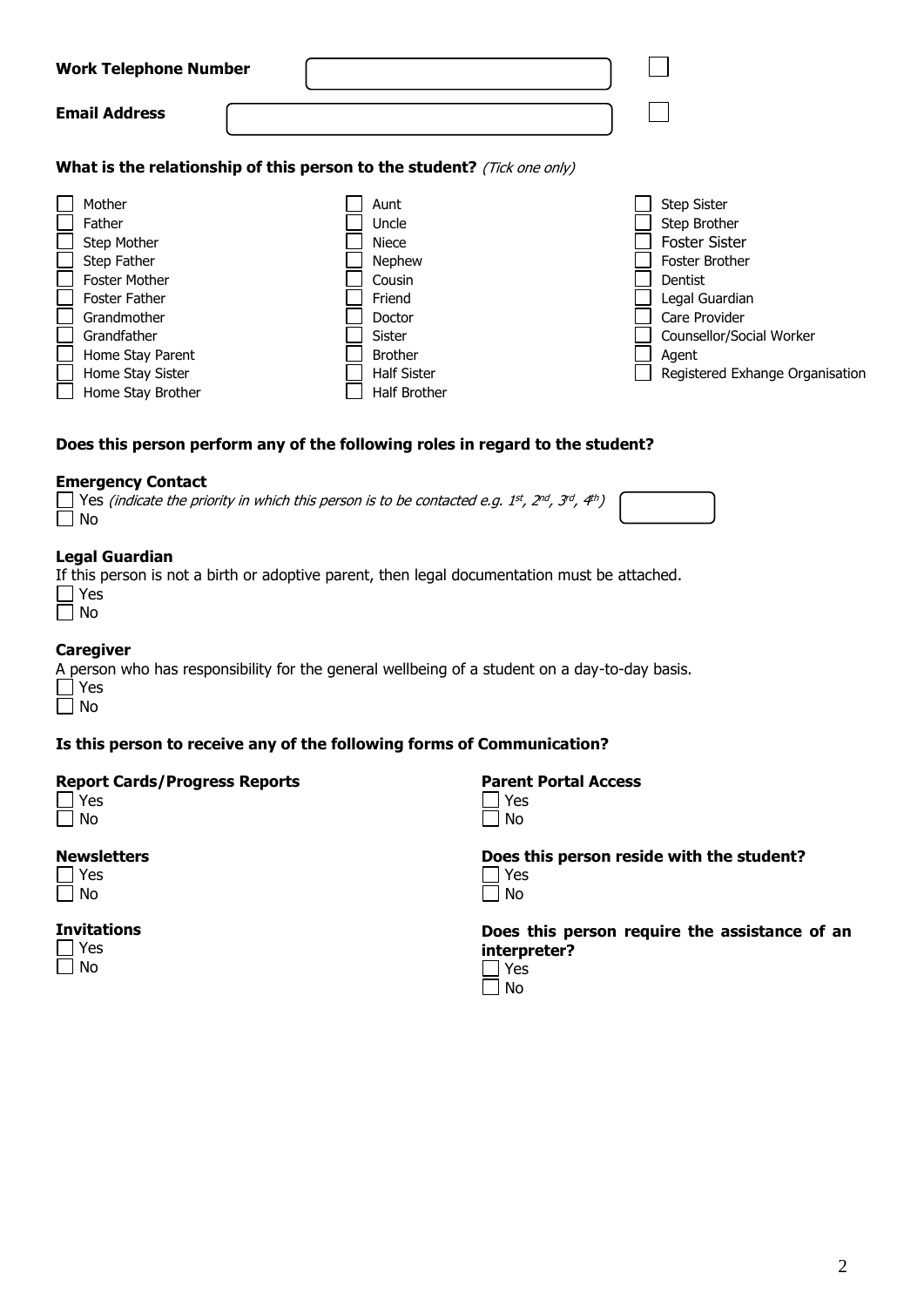## **BRISBANE CATHOLIC EDUCATION (BCE) INFORMATION COLLECTION NOTICE**

**Information we collect:** Brisbane Catholic Education collects and records personal information, including sensitive information about students, parents/legal guardians and volunteers, before and during the course of a student's enrolment at our school. Laws governing or relating to the operation of schools require that certain information is collected. These may include Education, Public Health and Child Protection laws. We may ask you to provide medical reports about students from time to time. Health information about students is sensitive information within the terms of the Australian Privacy Principles under the Privacy Act (1988).

**Purpose of collection:** The primary purpose of collecting and recording this information is to enable the provision of a quality Catholic/Christian education. In addition, some of the information we collect and record is to satisfy the school's legal obligations, particularly to enable the school to discharge its duty of care to students and parents/legal guardians. This information may also be used to perform necessary associated administrative activities, which will enable students to take part in activities at the school and for appropriate parish purposes.

**Disclosure of information:** Personal and sensitive information may be disclosed by the school for educational, administrative and support purposes to others including, but not limited to, personnel within the Brisbane Catholic Education Office, other Brisbane Catholic Education schools, other related church entities/agencies, medical practitioners, people providing services to schools, such as specialist visiting teachers and consultants, volunteers and counsellors, providers of learning and assessment tools, assessment and educational authorities including the Australian Curriculum, Assessment and Reporting Authority (ACARA) and NAPLAN Test Administration Authorities (who will disclose it to the entity that manages the online platform for NAPLAN), people providing administrative and financial services to the school, anyone you authorise the school to disclose information to and anyone to whom the school is required or authorised to disclose the information to by law, including child protection laws. In addition, we may be required by law to disclose this information to government departments, both State and Federal (including for policy and funding purposes).

Personal information collected from students is regularly disclosed to their parents/guardians.

The school may use online or 'cloud' service providers to store personal information and to provide services to the school that involves the use of personal information, such as services relating to email, instant messaging and education and assessment applications. Some limited personal information may also be provided to these service providers to enable them to authenticate users that access their services. This personal information may reside on a cloud service provider's server which may be situated outside Australia.

On occasions, information such as academic and sporting achievements, student activities and other news may be published in newsletters, magazines, and on the school website and school social media accounts. This may include photographs and videos of student activities such as sporting events, school camps and school excursions. The school will obtain permissions from the student's parent/guardian if we would like to include such photographs or videos in our promotional material or otherwise make this material available to the public such as on the internet. Parents may seek access to personal information collected about them and their son/daughter by contacting the school.

The Brisbane Catholic Education Privacy Policy sets out how parents/guardians or students may seek access to and correction of their personal information which the school has collected and holds. However, there will be occasions when access is denied. Such occasions would include where access would have an unreasonable impact on the privacy of others, where access may result in a breach of the school's duty of care to the student or where students have provided information in confidence. Any refusal will be notified in writing with reasons if appropriate. The Brisbane Catholic Education Privacy Policy also sets out how parents/guardians and students may complain about a breach of privacy and how the complaint will be handled.

The school may from time to time engage in fundraising activities. Information received from you may be used to make an appeal to you. It may also be disclosed to organisations that assist in the school's fundraising activities solely for that purpose. We will not disclose your personal information to third parties for their own marketing purposes without your consent. We may include your contact details in a class list and school directory.

If you provide the school with the personal information of others, such as the student's other parents, doctors or emergency contacts, we request that you inform them that you are disclosing that information to all Brisbane Catholic Education schools and why. They should also be informed that they can access that information if they wish and that the school does not usually disclose the information to third parties.

**Our privacy position:** Brisbane Catholic Education is bound by the *Privacy Act (1988)* and has adopted the thirteen (13) Australian Privacy Principles. The Brisbane Catholic Education Privacy Policy detailing Brisbane Catholic Education's practices and procedures for the use and management of the personal and sensitive information it collects and records can be accessed on the school's website or the Brisbane Catholic Education website [www.bne.catholic.edu.au.](http://www.bne.catholic.edu.au/) Alternatively, a hard copy of the statement may be provided on request.